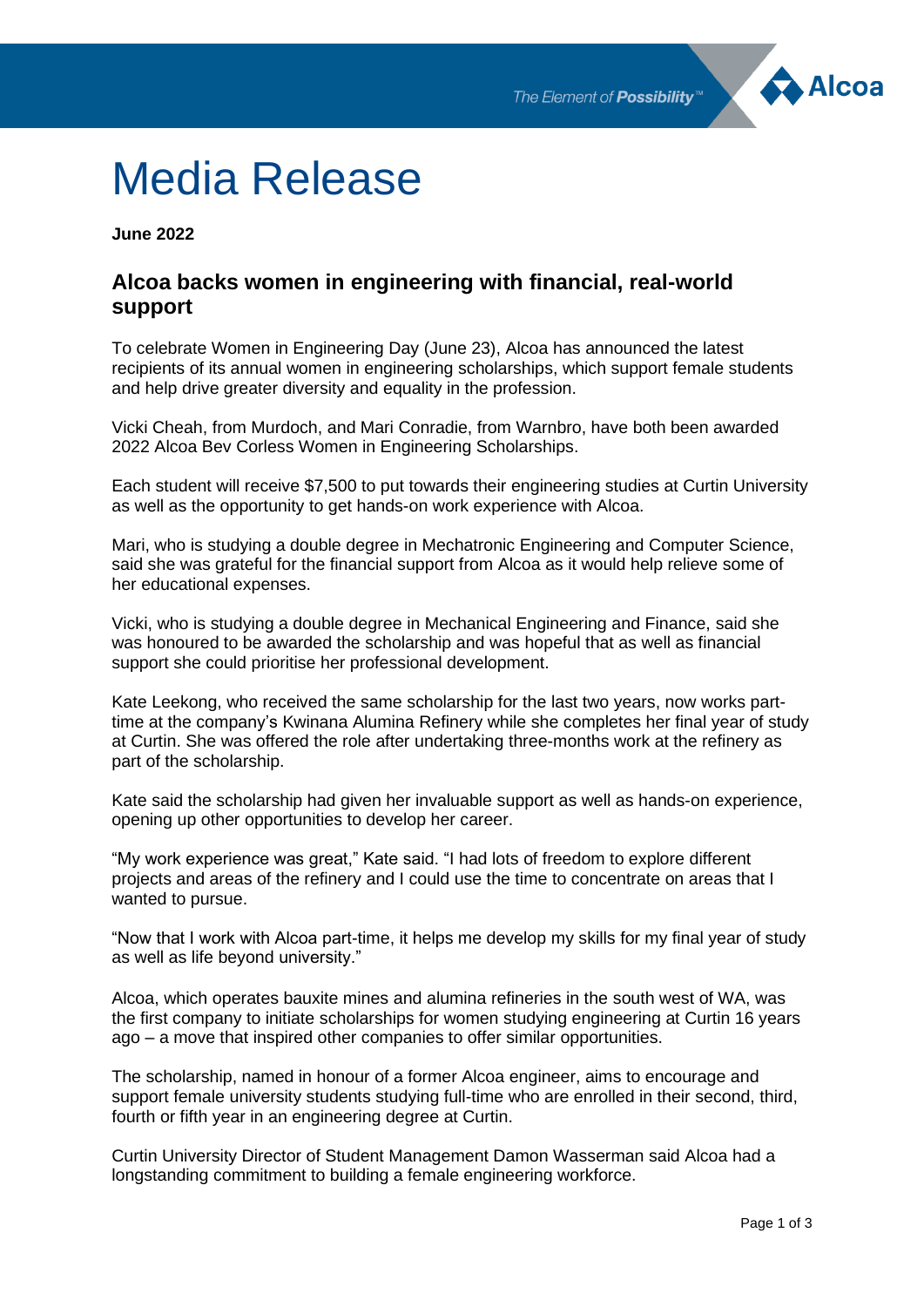"The financial and industry experience support provided by Alcoa through the Bev Corless Scholarship helps build a diverse professional body, enables our students to focus on their studies while also connecting their learning with real world practical experience," Mr Wasserman said.

Alcoa of Australia Corporate Affairs Manager Suellen Jerrard said the Company was committed to providing a supportive community and workplace that fostered and valued the strength and opportunity that came from diversity.

## **ENDS**



**Photo caption:** Curtin University engineering students Vicki Cheah (left) and Mari Conradie (right) both won the 2022 Alcoa Bev Corless Women in Engineering Scholarship.



### **Media contact**

Suellen Jerrard, Corporate Affairs Manager, [Suellen.Jerrard@alcoa.com,](mailto:Suellen.Jerrard@alcoa.com) 0417 949 817

### **Editor's note:**

#### **About Alcoa in Australia**

Alcoa has a proud history in Australia which it aims to continue by remaining internationally competitive, attracting ongoing investment and providing jobs for future generations.

- Alcoa's Australian operations have been contributing to the nation's economy since 1963, investing \$14.5 billion over 58 years.
- Alcoa employs nearly 4,400 people in Australia. About 3,900 live in Western Australia.
- In our 58 years, Alcoa has taken on more than 2000 apprentices, trainees and graduates.
- In 2020, 83 per cent of Alcoa Australia's revenue stayed in Australia through wages, local purchasing, taxes, royalties and dividends to Australian shareholders. Our operations:
	- o Invested \$2.2 billion with 1340 Australian suppliers;
	- o Paid more than \$340 million in federal, state and local government taxes and royalties;
	- o Paid \$706 million in Australian wages, salaries and associated benefits; and
	- o Made \$4.6 million in community contributions.

#### **About Alcoa Corporation**

Alcoa (NYSE: AA) is a global industry leader in bauxite, alumina and aluminium products, and is built on a foundation of strong values and operating excellence dating back 135 years to the worldchanging discovery that made aluminium an affordable and vital part of modern life. Since developing the aluminium industry, and throughout the company's history, talented employees have followed on with breakthrough innovations and best practices that have led to efficiency, safety, sustainability and